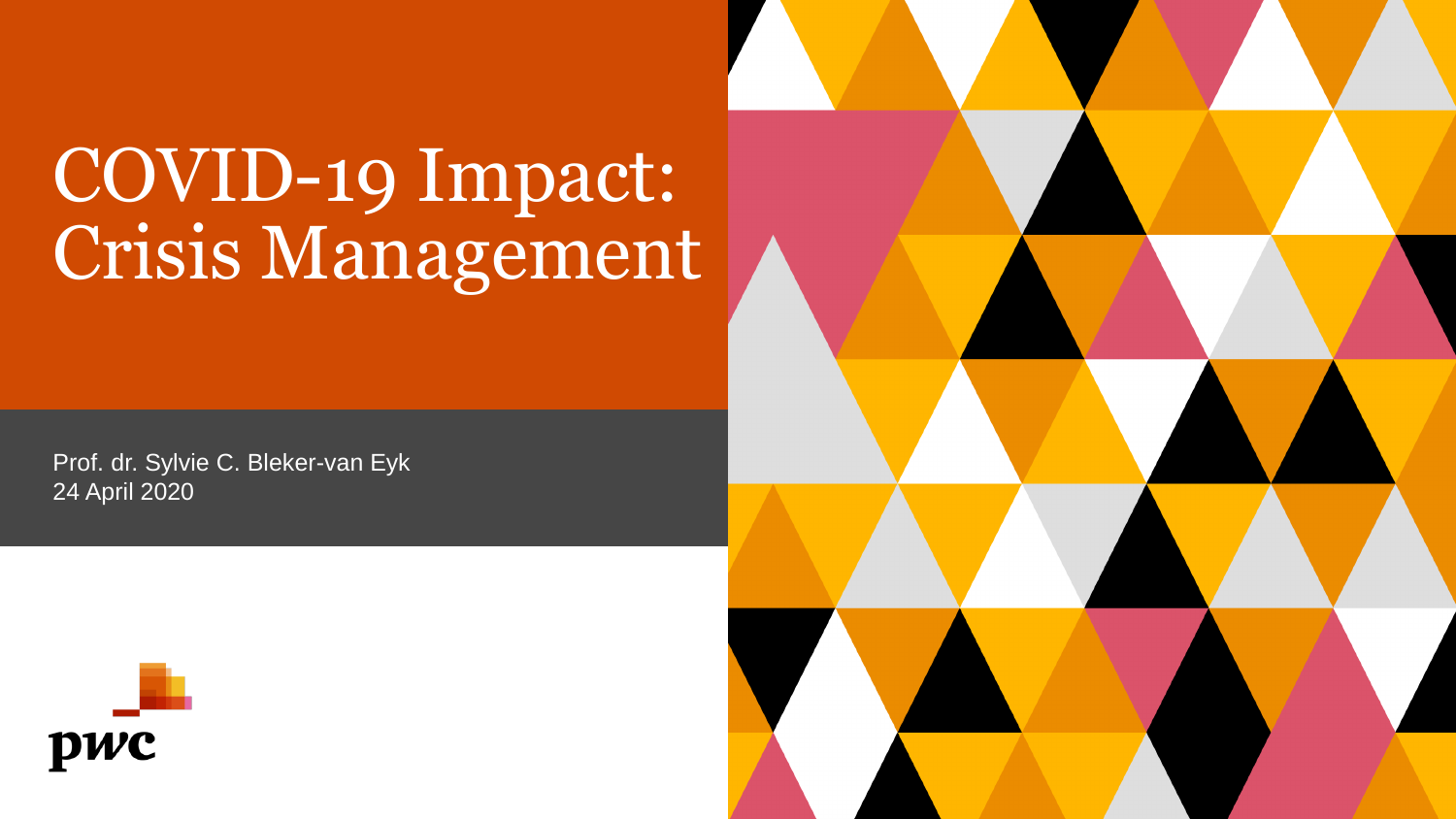Agenda

- When does a situation become a crisis?
- 2. Leadership in crisis
- 3. Prepare, respond and recover
- 4. COVID-19 and fraud
- 5. COVID-19 and cybercrime
- 6. Communication
- 7. Never waste a good crisis
- 8. The aftermath of a crisis: emerge stronger through exit strategy scenario's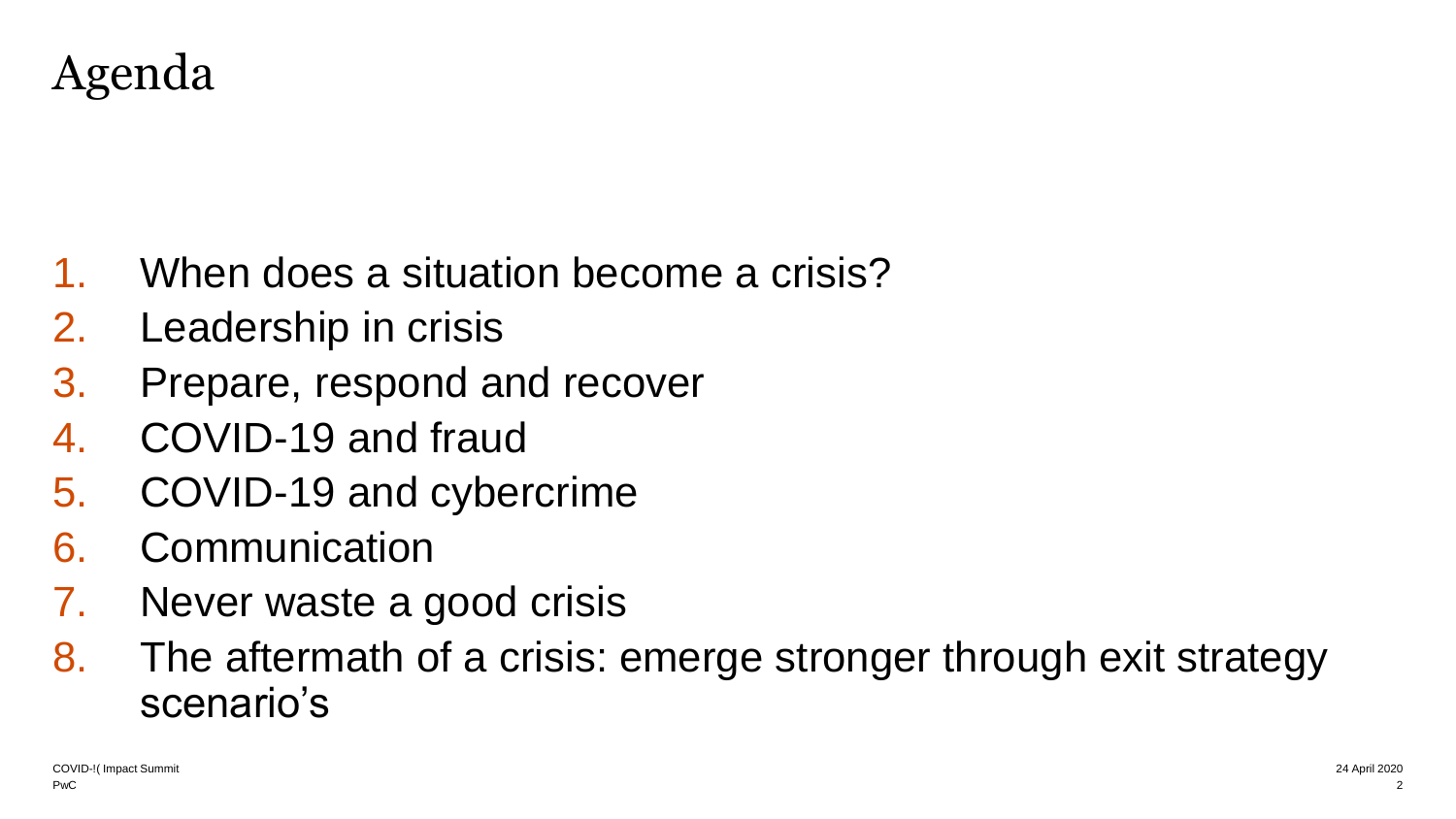## When does a situation become a crisis?

### **Characteristics of a crisis**

- **Sudden (natural disasters, disease)**
- Mind! Often what is considered a crisis is a situation that has been lingering within the business and through triggering events it may become an existential crisis: e.g. when supervisory authorities pick up on the situation (corruption, sanctions)
- **Disruptive**
- **Affects important parts of your business: financial, human capital, reputation, operations, legal actions**
- **A perfect storm: COVID-19: never before was our world in (partial) lockdown affecting all everywhere**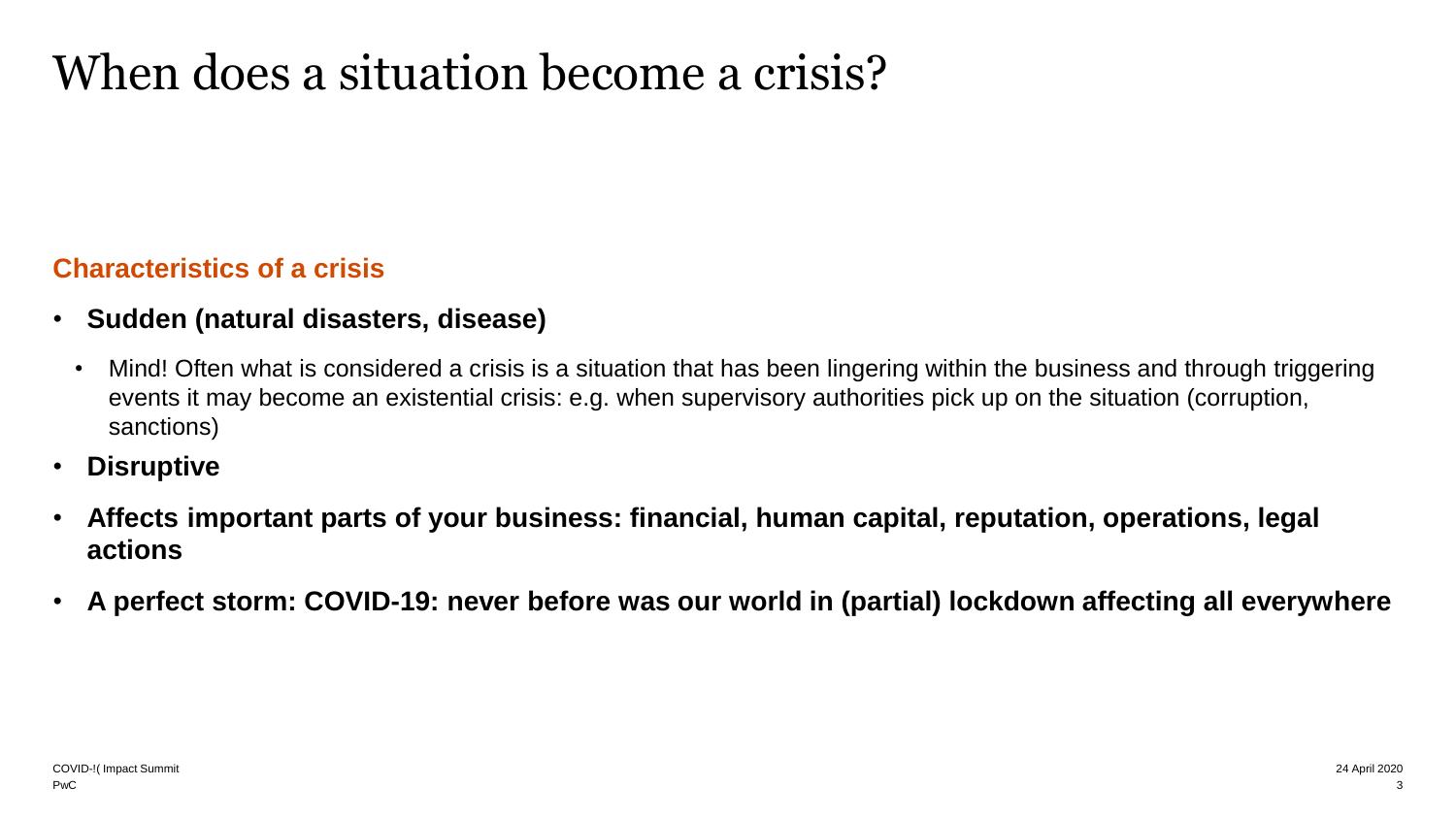## Leadership in crisis

## **During a crisis, leadership must be prepared to go the extra mile**

- **Abide by the three C's: stay cool, calm and collected**
- **Be brave: dare to make decisions!**
- **Stick to your values!**
- **Courage! Which also means the courage to prioritize**
- **Take responsibility: own the crisis and be a true leader and not a follower**
- **Collective thinking: you are not alone: your board, your employees and use their creativity, knowledge and experience**
- **Learn and analyze: primal reaction may adversely affect your exit out of the crisis**
- **Think about the different scenario's during the crisis and how they will affect the exit strategy**
- **Communicate as transparent as possible, but do not create panic by becoming overtransparant: Keep your eye on the crisis** *and* **the exit strategy**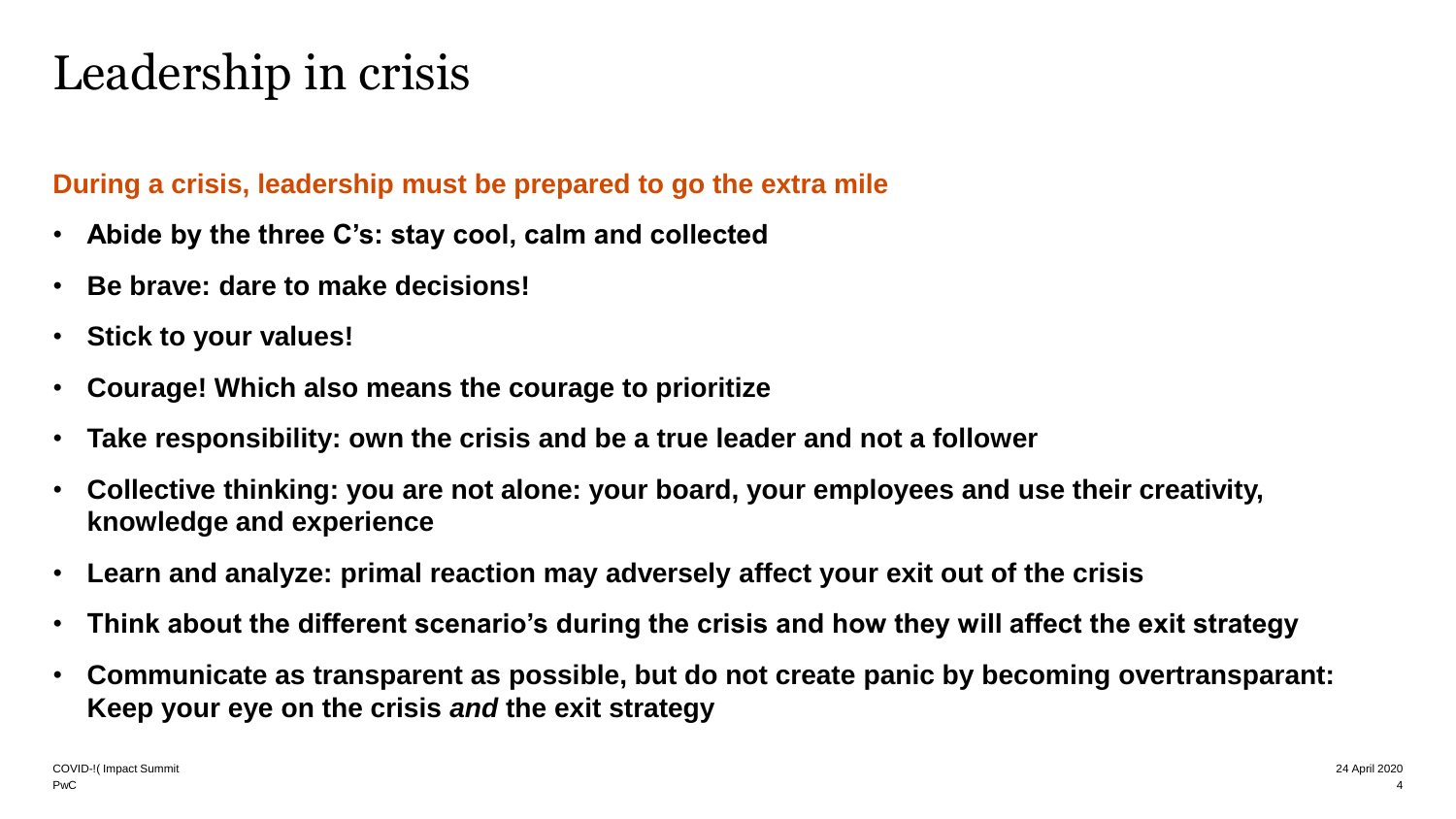## Prepare, respond and recover

### **Prepare**

**You should be prepared for a crisis: crisis simulations must be part of yearly routine and company hygiene. Simulations on different issues: natural hazards, corruption, reputation, finance.**

**Be prepared and have teams ready to act with a protocol on key essentials**

## **Respond**

**The preparation phase will give you one step ahead in the response phase. Leadership must be determined.**

**Think of the different scenario's and keep a survival exit strategy in mind!**

### **Recover**

**Based on the exit strategy: emerge stronger, sooner and more resilient. During the crisis you must have held focus on the supply chain, financial position, employees and other stakeholders, so you can emerge stronger and fit for the future. Investigations may be necessary to recover funds, inventory etc.**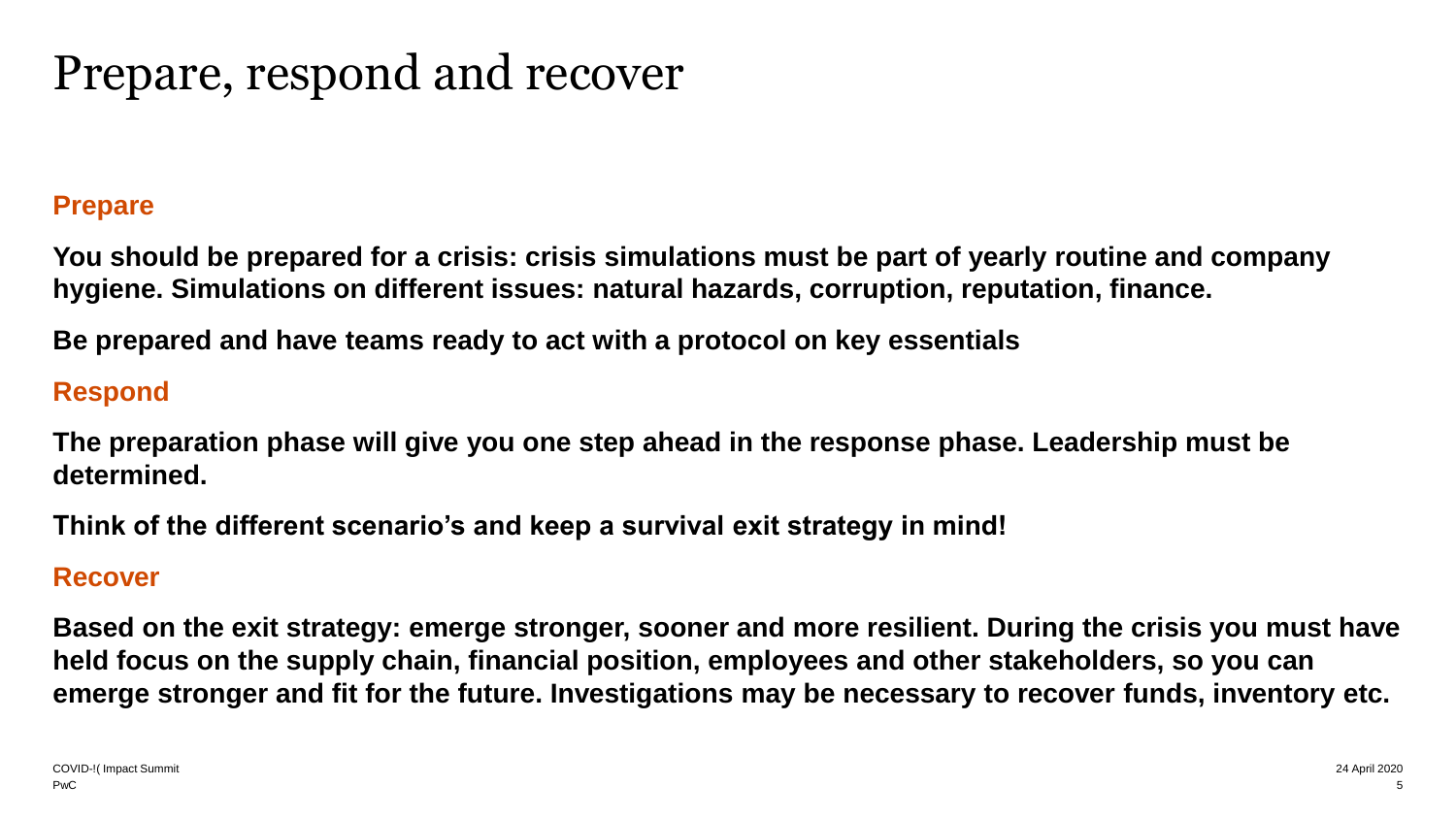## COVID-19 and fraud

## **Fraud triangle: every action is based on** *opportunity***,** *pressure* **and** *rationalization*

#### **Opportunity**

- **Given the fact that most people work remotely, and available staff is limited, normal effective controls might not be as effective as aimed for. Fraudsters know that and will try to make use of it.**
- **Regular checks and balances will not be as effective as designed. Accept and understand, business must continue, but use your common sense. In case of doubt, consult a colleague and take written note of your considerations.**
- **Usual requests for approval might be sent by others than known. Verify their identity by phone or in person.**
- **Currently there is a high risk on so called CEOfraud (to be kept secret request by CEO to transfer funds). Always verify in person or by phone. Don't rely on email!**
- **Think as a fraudster. How would you from a fraudster view make use of the vulnerabilities organizations are currently facing? Close potential gaps or create a workaround.**
- PwC **or bank-account-numbers etc.! \*ov<del>RC</del> alert on new suppliers, change of addresses**  $\frac{3}{4}$  **April 2020**

#### **Pressure**

- **Suppliers (external) are facing difficult and uncertain times to come. Their future existence might be at risk. It is to be expected that business-partners might consider actions they would never ever had considered in normal circumstances. Realise this risk, discuss it with your business-partner and prepare yourself.**
- **Employees (internal) are facing the same uncertainties and fears as we all do. Take into consideration that employees used to be very loyal to your organisation, but now have to take responsibility for their own interest. Realise this and see how you would act from the current perspective in their position. Discuss this where possible and close potential gaps.**
- **National governments will announce, or already did announce supporting facilities (tax postponements, wages covering, compensation for losses etc). Organisations in severe conditions will try to make use of these facilities to the max. Not all organisations will be qualify for these facilities. They will try to get a kind of compensation on their own. Not always legitimate.**

#### **Rationalization**

- **People within our outside your organization will have the impression, sense, that current circumstances are not their fault. Others will have to be blamed for. So why should they take the burden of this crisis themselves? Realize what opportunities individuals might have to compensate their financial loss.**
- **No manager is happy to have to close down parts of his/hers organization. It is likely that managers will do everything to cook the books to avoid mass layoffs. Be prepared to evaluate figures and results from this perspective.**
- **If not happened already, it is not unlikely that nations, governments, leaders will blame other nations, governments and leaders for the massive outbreak of the current virus. The others will be considered as primary responsible, "the bad guys". It is not unlikely that (parts of) organizations will want to take 'revenge' for the current situation and will use this as a rationalization of committing fraud**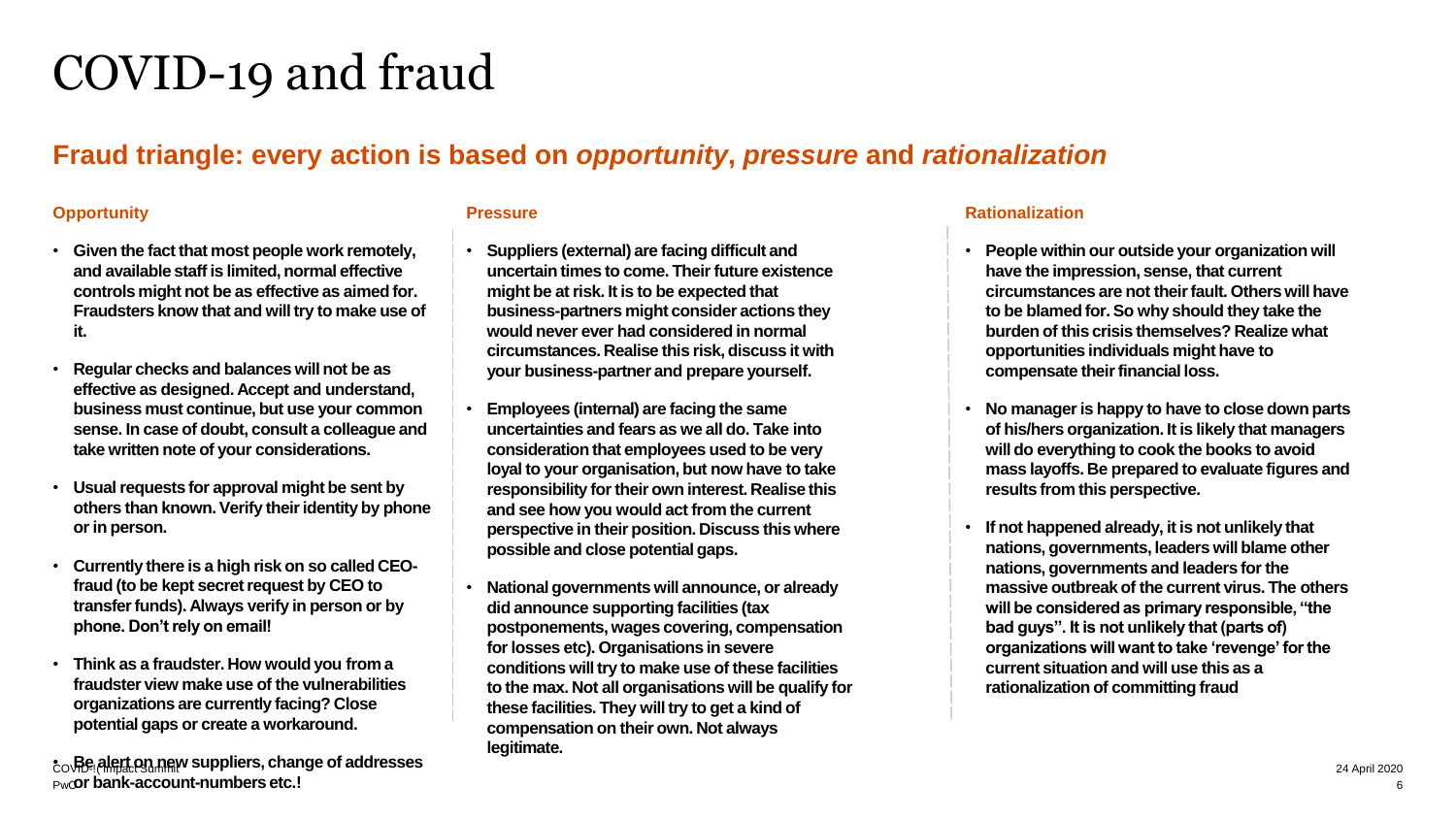## COVID-19 and cybercrime

#### **Cyber challenges faced**

**We are seeing both the likelihood and impact of cyber attacks increasing and cyber security good practices may fall by the wayside as organisations become more technology dependent than ever. We are also beginning to see the nature of the threat changing, as attackers exploit uncertainty, unprecedented situations, and rapid IT and organizational change.**

**Our clients are facing the following challenges** 

- **A shift to remote working and prioritizing business operations brings an immediate risk increase**
- **Disruption to the workforce and suppliers will increase vulnerability to old risks**
- **Short staffing of security functions hinder effective detection of and response to cyber attacks**

COVID-!( Impact Summit 24 April 2020 **We also expect that some cyber security risks are likely to be decreased as a result of changes. For example, a workforce operating from primarily home and travelling less will have a decreased physical security threat.**

**Key actions advised**

**Secure your newly implemented remote working practices.**



**Ensure the continuity of critical security functions.**



**Counter opportunistic threats that may be looking to take advantage of the situation**.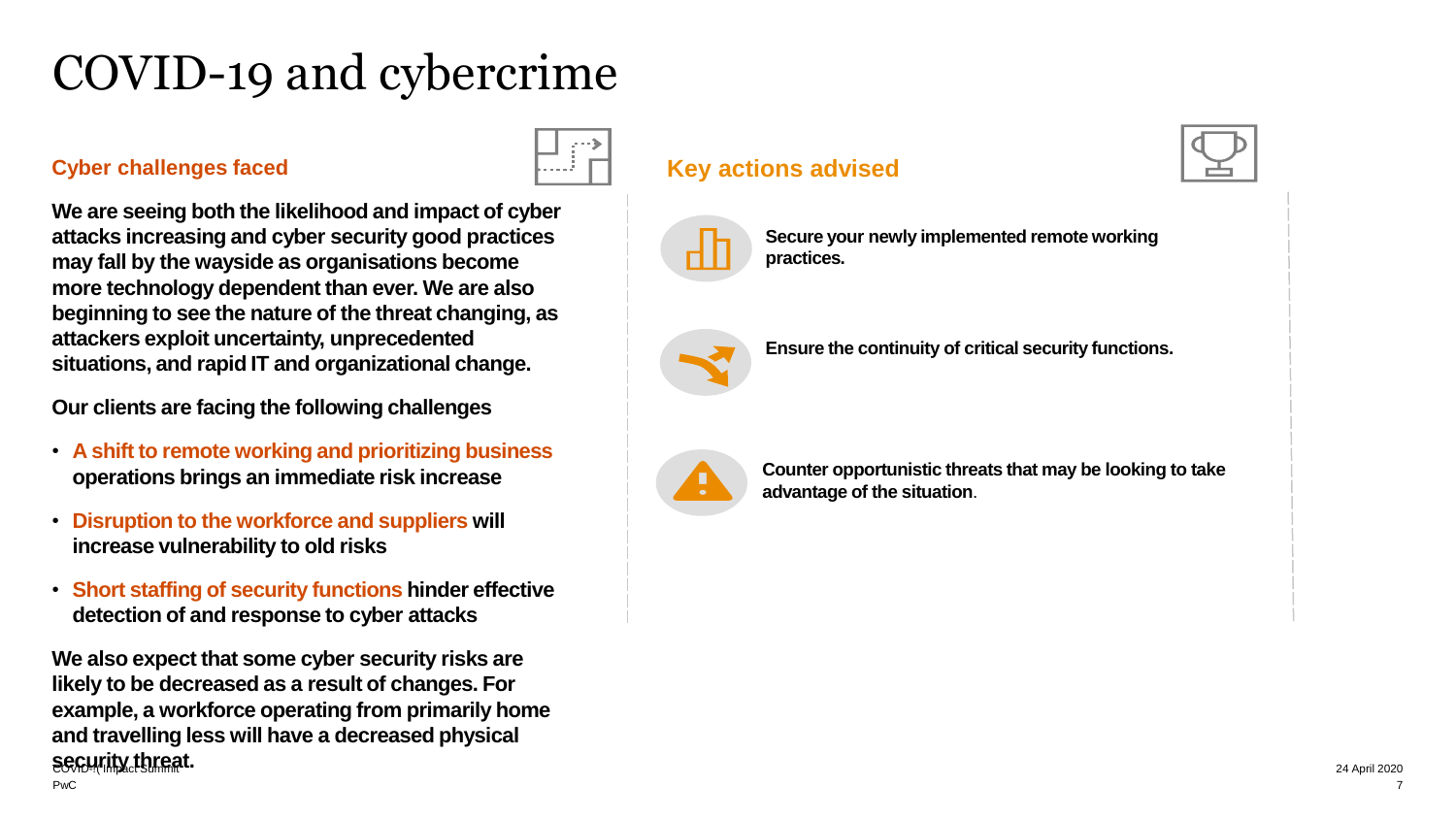## Communication

## **Communication during a crisis**

- **Stay cool, calm and collected: demonstrate your leadership**
- **Use the natural leaders within your organization: those are the ones that employees follow (leadership is NOT an ego-issue!)**
- **Communicate on the basis of facts and not emotions**
- **Deliver real, sustainable change that put their your employees at the heart of change.**
- **Communicate effectively in natural language**
- **Communicate on set times and only communicate in between the set times if its absolutely necessary**
- **Set up communication with your expert team (based on facts)**
- **Crisis communication is not per se usual communication as normally done by communication department: use external crisis communication experts**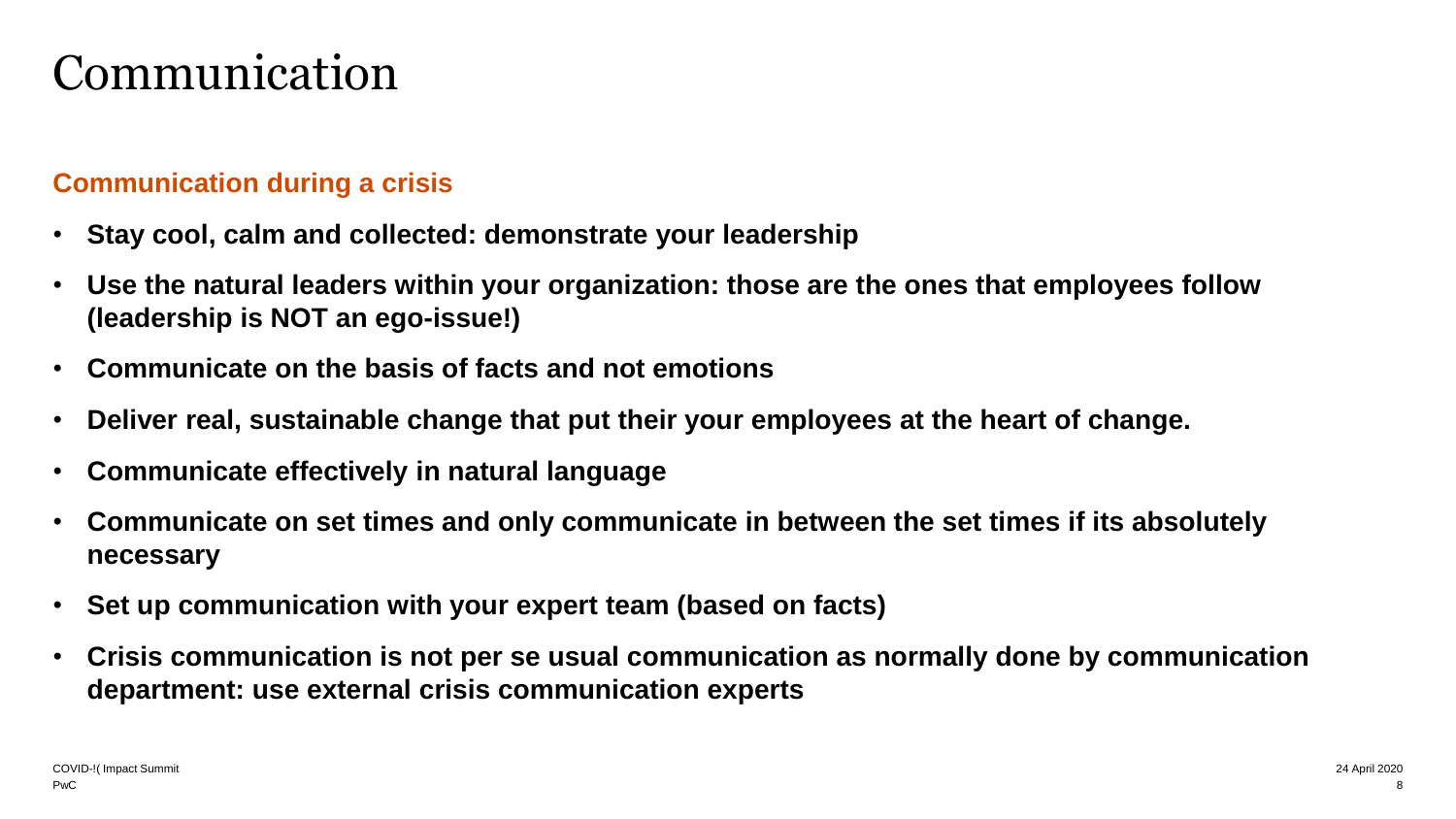## Never waste a good crisis

### **Crisis opens the doors towards creativity**

**Working remote from home has its pitfalls but also increases creativity but beware of cybersecurity**

**At the university we normally give lectures. Now online, but a great idea is to keep recording lectures after lockdown and only use the lecture time for purely interactivities**

**Dealing with the COVID-19 crisis gives non-prepared organization a crash course in crisis management. Important to organizations is to respond adequately and the the lessons learned from this crisis to assure future crisis resilience**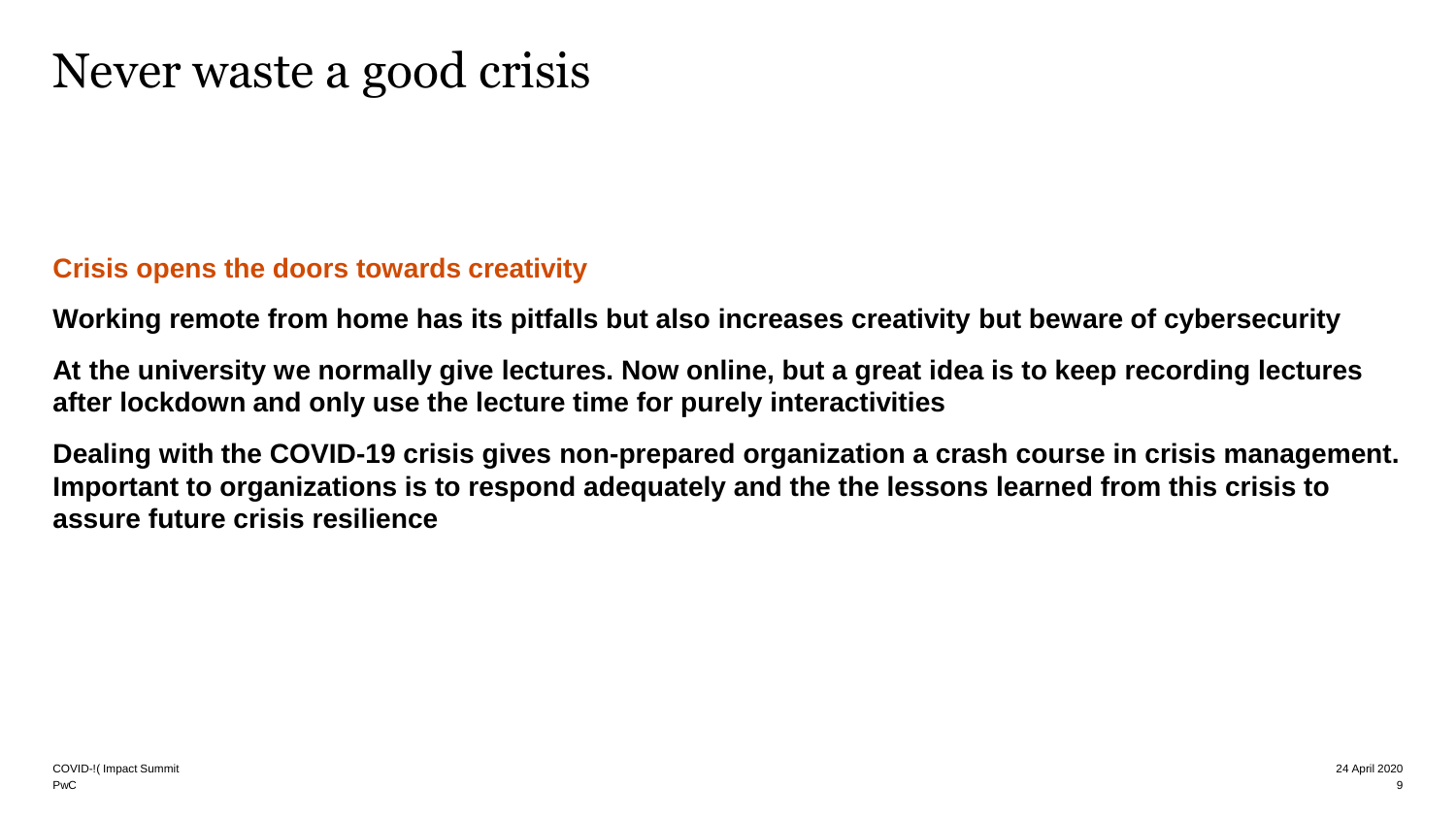## The aftermath of a crisis: emerge stronger through exit strategy scenario's

## **Aftermath COVID-19: think through the scenario's**

**At a certain time in space the lockdown will finish. How can your organization reemerge from this crisis.**

**It is important to already think about how your organization will exit this crisis and fire-up business again. B2C and B2B exists by means of the customers, suppliers etc. The question is not only how you will emerge but also how others will emerge and enter into business with you**

**Harvard Business Review gave the following three main scenario's you should take into account;**